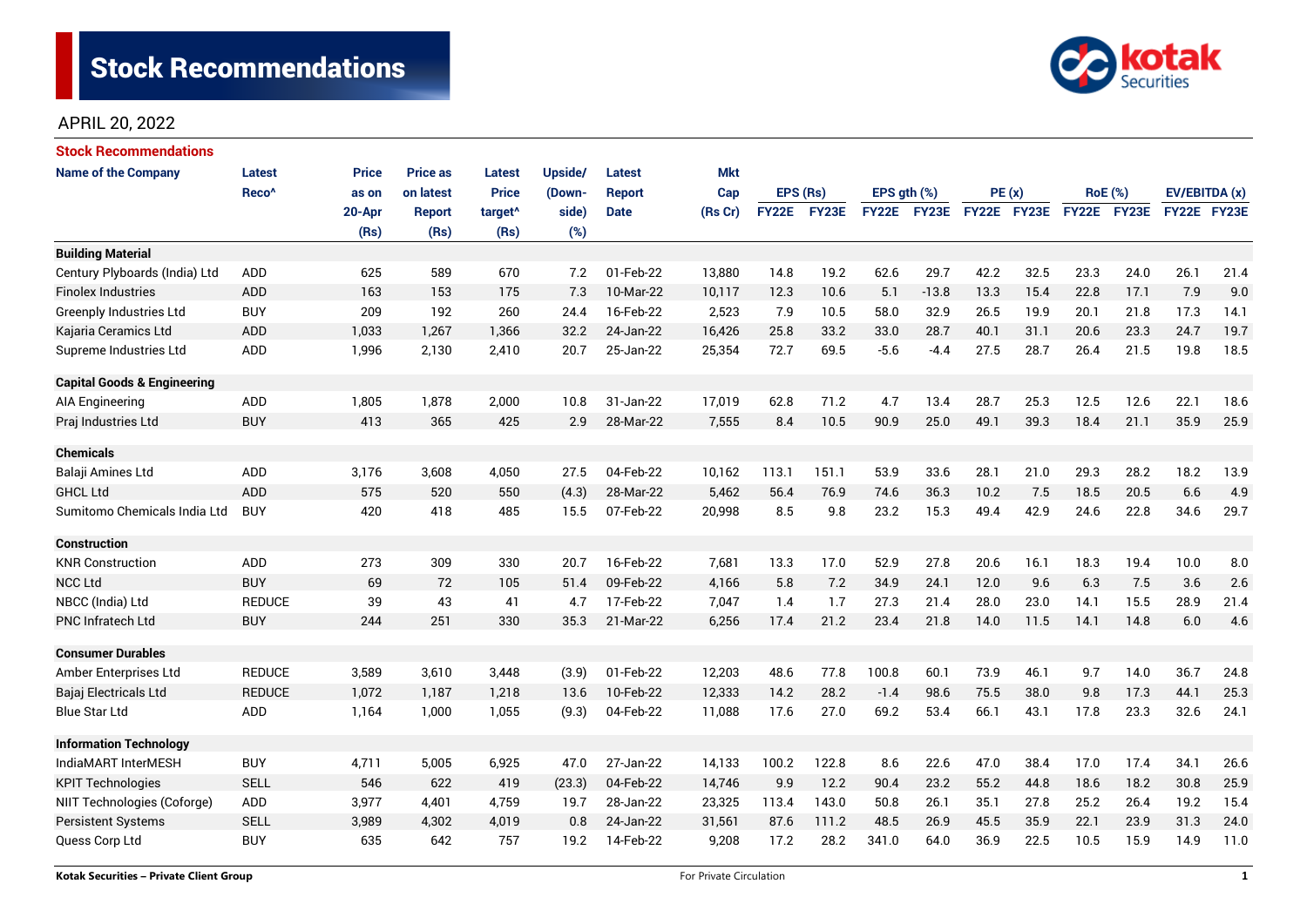

| <b>Stock Recommendations</b>       |                   |              |                 |                     |         |             |            |              |       |              |              |             |      |                |             |               |      |
|------------------------------------|-------------------|--------------|-----------------|---------------------|---------|-------------|------------|--------------|-------|--------------|--------------|-------------|------|----------------|-------------|---------------|------|
| <b>Name of the Company</b>         | Latest            | <b>Price</b> | <b>Price as</b> | <b>Latest</b>       | Upside/ | Latest      | <b>Mkt</b> |              |       |              |              |             |      |                |             |               |      |
|                                    | Reco <sup>^</sup> | as on        | on latest       | <b>Price</b>        | (Down-  | Report      | Cap        | EPS (Rs)     |       | EPS ath (%)  |              | PE(x)       |      | <b>RoE</b> (%) |             | EV/EBITDA (x) |      |
|                                    |                   | 20-Apr       | <b>Report</b>   | target <sup>^</sup> | side)   | <b>Date</b> | (Rs Cr)    | <b>FY22E</b> | FY23E | <b>FY22E</b> | <b>FY23E</b> | FY22E FY23E |      |                | FY22E FY23E | FY22E FY23E   |      |
|                                    |                   | (Rs)         | (Rs)            | (Rs)                | (%)     |             |            |              |       |              |              |             |      |                |             |               |      |
| <b>Metals &amp; Mining</b>         |                   |              |                 |                     |         |             |            |              |       |              |              |             |      |                |             |               |      |
| <b>MOIL Ltd</b>                    | <b>BUY</b>        | 185          | 170             | 215                 | 16.1    | 18-Feb-22   | 4,934      | 14.5         | 16.4  | 95.9         | 13.1         | 12.8        | 11.3 | 11.5           | 12.2        | 6.6           | 5.0  |
| APL Apollo Tubes Ltd               | <b>BUY</b>        | 1,040        | 820             | 980                 | (5.8)   | 28-Jan-22   | 26,010     | 21.0         | 27.0  | $-27.6$      | 28.6         | 49.5        | 38.5 | 26.7           | 26.8        | 28.6          | 22.7 |
| Oil & Gas                          |                   |              |                 |                     |         |             |            |              |       |              |              |             |      |                |             |               |      |
| Chennai Petroleum Corp             | <b>BUY</b>        | 230          | 104             | 127                 | (44.7)  | 25-Jan-22   | 3,425      | 30.3         | 18.2  | 75.1         | $-39.9$      | 7.6         | 12.6 | 24.6           | 12.5        | 7.9           | 9.7  |
| Gujarat Gas                        | <b>ADD</b>        | 514          | 660             | 734                 | 42.7    | 10-Feb-22   | 35,384     | 18.7         | 26.7  | 0.5          | 42.8         | 27.5        | 19.3 | 24.3           | 27.3        | 16.8          | 12.1 |
| <b>MRPL</b>                        | ADD               | 68           | 47              | 50                  | (26.6)  | 31-Jan-22   | 11,931     | 1.2          | 6.8   | $-137.5$     | 466.7        | 56.8        | 10.0 | 4.7            | 23.8        | 15.2          | 9.9  |
| <b>Paints</b>                      |                   |              |                 |                     |         |             |            |              |       |              |              |             |      |                |             |               |      |
| Akzo Nobel India Ltd               | <b>BUY</b>        | 1,874        | 1,887           | 2,670               | 42.5    | 14-Feb-22   | 8,750      | 57.9         | 67.2  | 27.3         | 16.1         | 32.4        | 27.9 | 17.9           | 19.7        | 19.5          | 16.6 |
| <b>Pharmaceuticals</b>             |                   |              |                 |                     |         |             |            |              |       |              |              |             |      |                |             |               |      |
| Suven Pharmaceuticals              | <b>REDUCE</b>     | 574          | 561             | 550                 | (4.1)   | 17-Aug-21   | 14,568     | 16.9         | 21.1  | 19.0         | 24.9         | 33.9        | 27.2 | 27.6           | 26.5        | 26.6          | 20.8 |
| <b>Transportation</b>              |                   |              |                 |                     |         |             |            |              |       |              |              |             |      |                |             |               |      |
| Aegis Logistics Ltd                | <b>BUY</b>        | 234          | 216             | 310                 | 32.5    | 14-Feb-22   | 7.817      | 12.6         | 13.6  | 28.6         | 7.9          | 18.6        | 17.2 | 20.4           | 19.0        | 10.6          | 9.6  |
| Allcargo Global Logistics          | <b>BUY</b>        | 363          | 346             | 430                 | 18.4    | 15-Feb-22   | 8,937      | 27.7         | 31.3  | 246.3        | 13.0         | 13.1        | 11.6 | 21.2           | 20.1        | 7.0           | 5.8  |
| <b>Blue Dart Express</b>           | <b>BUY</b>        | 6,599        | 6,926           | 7,975               | 20.8    | 01-Feb-22   | 15,706     | 115.0        | 134.0 | 98.3         | 16.5         | 57.4        | 49.2 | 36.2           | 33.3        | 16.4          | 14.2 |
| <b>VRL Logistics Ltd</b>           | <b>BUY</b>        | 568          | 499             | 625                 | 10.1    | 04-Feb-22   | 5,178      | 11.3         | 18.3  | 117.3        | 61.9         | 50.2        | 31.0 | 14.3           | 21.6        | 16.0          | 12.1 |
| <b>Others</b>                      |                   |              |                 |                     |         |             |            |              |       |              |              |             |      |                |             |               |      |
| Bata India Ltd                     | <b>BUY</b>        | 1,925        | 1,895           | 2,380               | 23.6    | 10-Feb-22   | 24,836     | 27.0         | 36.6  | $-509.1$     | 35.6         | 71.3        | 52.6 | 16.3           | 19.4        | 35.0          | 27.9 |
| <b>Central Depository Services</b> | <b>REDUCE</b>     | 1,421        | 1,510           | 1,505               | 5.9     | 10-Feb-22   | 14,919     | 29.9         | 34.8  | 55.7         | 16.4         | 47.5        | 40.8 | 28.5           | 26.6        | 37.8          | 32.4 |
| EPL Ltd                            | ADD               | 174          | 187             | 205                 | 18.1    | 10-Feb-22   | 5,470      | 7.1          | 8.6   | $-6.6$       | 21.1         | 24.5        | 20.2 | 12.1           | 13.2        | 9.5           | 7.8  |
| JK Paper Ltd                       | ADD               | 343          | 315             | 340                 | (0.9)   | 22-Mar-22   | 6,105      | 35.0         | 51.2  | 146.5        | 46.3         | 9.8         | 6.7  | 19.6           | 23.1        | 6.1           | 4.5  |
| Radico Khaitan Ltd                 | <b>REDUCE</b>     | 888          | 903             | 890                 | 0.3     | 08-Apr-22   | 11,805     | 20.6         | 24.5  | 1.5          | 18.9         | 43.1        | 36.2 | 14.6           | 15.2        | 27.4          | 24.3 |
| <b>VIP Industries Ltd</b>          | <b>REDUCE</b>     | 706          | 648             | 620                 | (12.2)  | 04-Feb-22   | 10,025     | 6.2          | 12.0  | $-187.3$     | 93.5         | 113.9       | 58.8 | 14.3           | 23.2        | 51.6          | 32.0 |
| Welspun Corp Ltd                   | <b>SELL</b>       | 203          | 173             | 120                 | (41.0)  | 14-Feb-22   | 5,386      | 11.9         | 9.2   | $-49.8$      | $-22.7$      | 17.1        | 22.1 | 7.8            | 5.9         | 7.3           | 8.1  |

*Source: Kotak Securities - Private Client Group*

All recommendations are with a 12 month perspective from the date of the report/update. Investors are requested to use their discretion while deciding the timing, quantity of investment as well as the exit.

NR NoRated. The investment rating and target price, if any, have been suspended temporarily. Such suspension is in compliance with applicable regulation(s) and/or Kotak Securities policies in circumstances when Kotak Secur

Or its affiliates is acting in an advisory capacity in a merger or strategic transaction involving this company and in certain other circumstances.

**NM Not meaningful**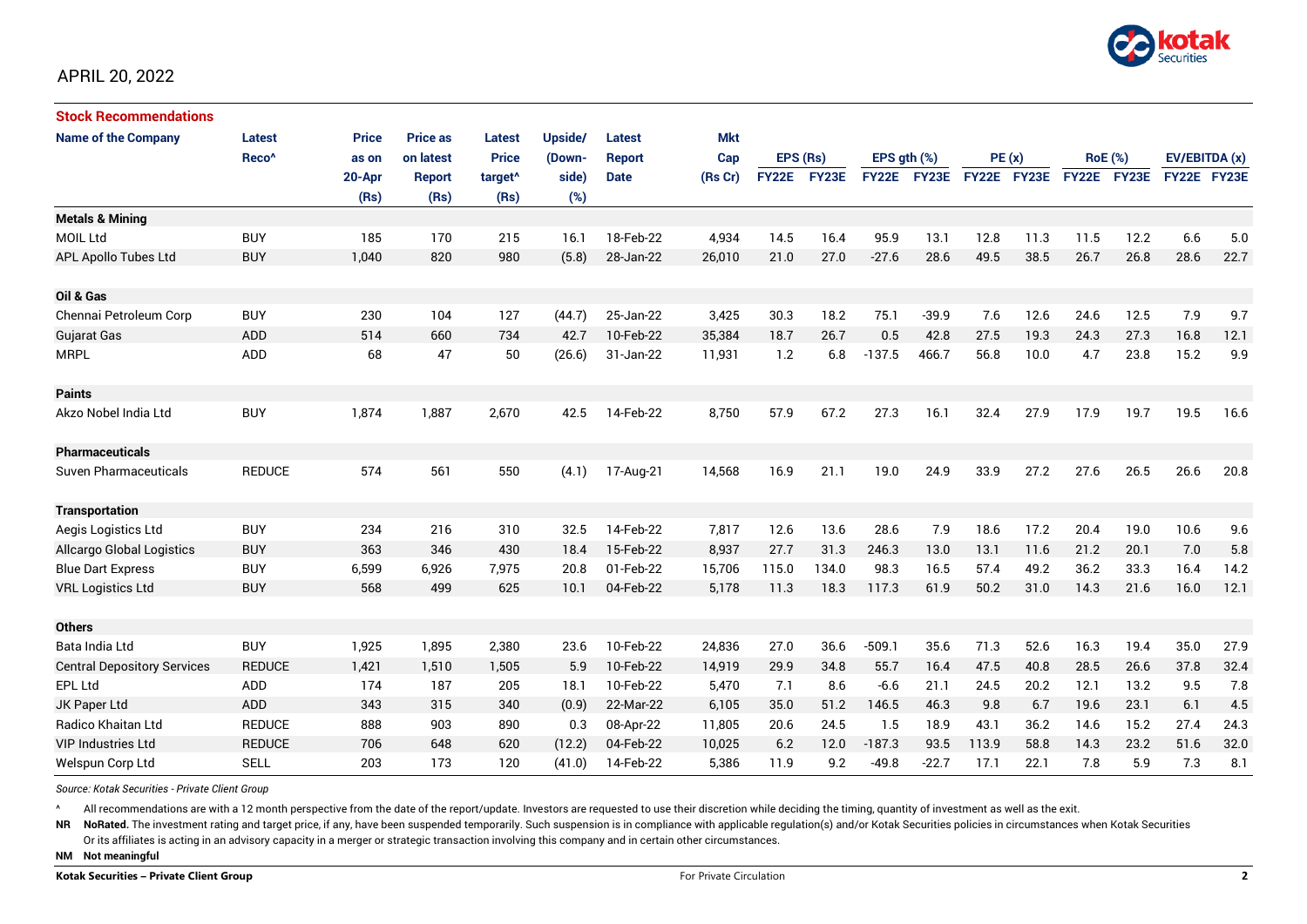

# APRIL 20, 2022

# **RATING SCALE (PRIVATE CLIENT GROUP)**

#### **Definitions of ratings**

| <b>BUY</b>       |                          | - We expect the stock to deliver more than 15% returns over the next 12 months                                                                                                                                                                                                                                                                                                                                                   |
|------------------|--------------------------|----------------------------------------------------------------------------------------------------------------------------------------------------------------------------------------------------------------------------------------------------------------------------------------------------------------------------------------------------------------------------------------------------------------------------------|
| <b>ADD</b>       |                          | - We expect the stock to deliver $5\%$ - 15% returns over the next 12 months                                                                                                                                                                                                                                                                                                                                                     |
| <b>REDUCE</b>    |                          | - We expect the stock to deliver -5% - +5% returns over the next 12 months                                                                                                                                                                                                                                                                                                                                                       |
| <b>SELL</b>      |                          | - We expect the stock to deliver $\lt$ -5% returns over the next 12 months                                                                                                                                                                                                                                                                                                                                                       |
| <b>NR</b>        |                          | - Not Rated. Kotak Securities is not assigning any rating or price target to the stock.                                                                                                                                                                                                                                                                                                                                          |
|                  |                          | The report has been prepared for information purposes only.                                                                                                                                                                                                                                                                                                                                                                      |
| <b>SUBSCRIBE</b> | $-$                      | We advise investor to subscribe to the IPO.                                                                                                                                                                                                                                                                                                                                                                                      |
| <b>RS</b>        | $\overline{\phantom{0}}$ | Rating Suspended. Kotak Securities has suspended the investment rating and price target for this stock, either because there is not a sufficient fundamental basis for determining, or there<br>are legal, regulatory or policy constraints around publishing, an investment rating or target. The previous investment rating and price target, if any, are no longer in effect for this stock and<br>should not be relied upon. |
| <b>NA</b>        |                          | $-$ Not Available or Not Applicable. The information is not available for display or is not applicable                                                                                                                                                                                                                                                                                                                           |
| <b>NM</b>        | $-$                      | Not Meaningful. The information is not meaningful and is therefore excluded.                                                                                                                                                                                                                                                                                                                                                     |
| <b>NOTE</b>      |                          | - Our target prices are with a 12-month perspective. Returns stated in the rating scale are our internal benchmark.                                                                                                                                                                                                                                                                                                              |

# **FUNDAMENTAL RESEARCH TEAM (PRIVATE CLIENT GROUP)**

| <b>Shrikant Chouhan</b>                                                                                | Arun Agarwal                                                                                                    | <b>Amit Agarwal, CFA</b>            | <b>Hemali Dhame</b>      |
|--------------------------------------------------------------------------------------------------------|-----------------------------------------------------------------------------------------------------------------|-------------------------------------|--------------------------|
| <b>Head of Research</b>                                                                                | Auto & Auto Ancillary                                                                                           | <b>Transportation, Paints, FMCG</b> | Banking & Finance        |
| shrikant.chouhan@kotak.com                                                                             | arun.agarwal@kotak.com                                                                                          | agarwal.amit@kotak.com              | Hemali.Dhame@kotak.com   |
| +91 22 6218 5408                                                                                       | +91 22 6218 6443                                                                                                | +91 22 6218 6439                    | +91 22 6218 6433         |
| Jatin Damania                                                                                          | Purvi Shah                                                                                                      | Rini Mehta                          | K. Kathirvelu            |
| Metals & Mining, Midcap                                                                                | Pharmaceuticals                                                                                                 | <b>Research Associate</b>           | <b>Support Executive</b> |
| jatin.damania@kotak.com                                                                                | purvi.shah@kotak.com                                                                                            | rini.mehta@kotak.com                | k.kathirvelu@kotak.com   |
| +91 22 6218 6440                                                                                       | +91 22 6218 6432                                                                                                | +91 80801 97299                     | +91 22 6218 6427         |
| <b>Sumit Pokharna</b><br>Oil and Gas, Information Tech<br>sumit.pokharna@kotak.com<br>+91 22 6218 6438 | Pankaj Kumar<br><b>Construction, Capital Goods &amp; Midcaps</b><br>pankajr.kumar@kotak.com<br>+91 22 6218 6434 |                                     |                          |

## **TECHNICAL RESEARCH TEAM (PRIVATE CLIENT GROUP)**

| <b>Shrikant Chouhan</b>    | <b>Amol Athawale</b>    |  |
|----------------------------|-------------------------|--|
| shrikant.chouhan@kotak.com | amol.athawale@kotak.com |  |
| +91 22 6218 5408           | +91 20 6620 3350        |  |
|                            |                         |  |

#### **Sayed Haider** Research Associate [sayed.haider@kotak.com](mailto:sayed.haider@kotak.com) +91 22 62185498

## **DERIVATIVES RESEARCH TEAM (PRIVATE CLIENT GROUP)**

+91 22 6218 5497 +91 33 6615 6273

**Sahaj Agrawal Prashanth Lalu Prasenjit Biswas, CMT, CFTe** [sahaj.agrawal@kotak.com](mailto:sahaj.agrawal@kotak.com) [prashanth.lalu@kotak.com](mailto:prashanth.lalu@kotak.com) [prasenjit.biswas@kotak.com](mailto:prasenjit.biswas@kotak.com)